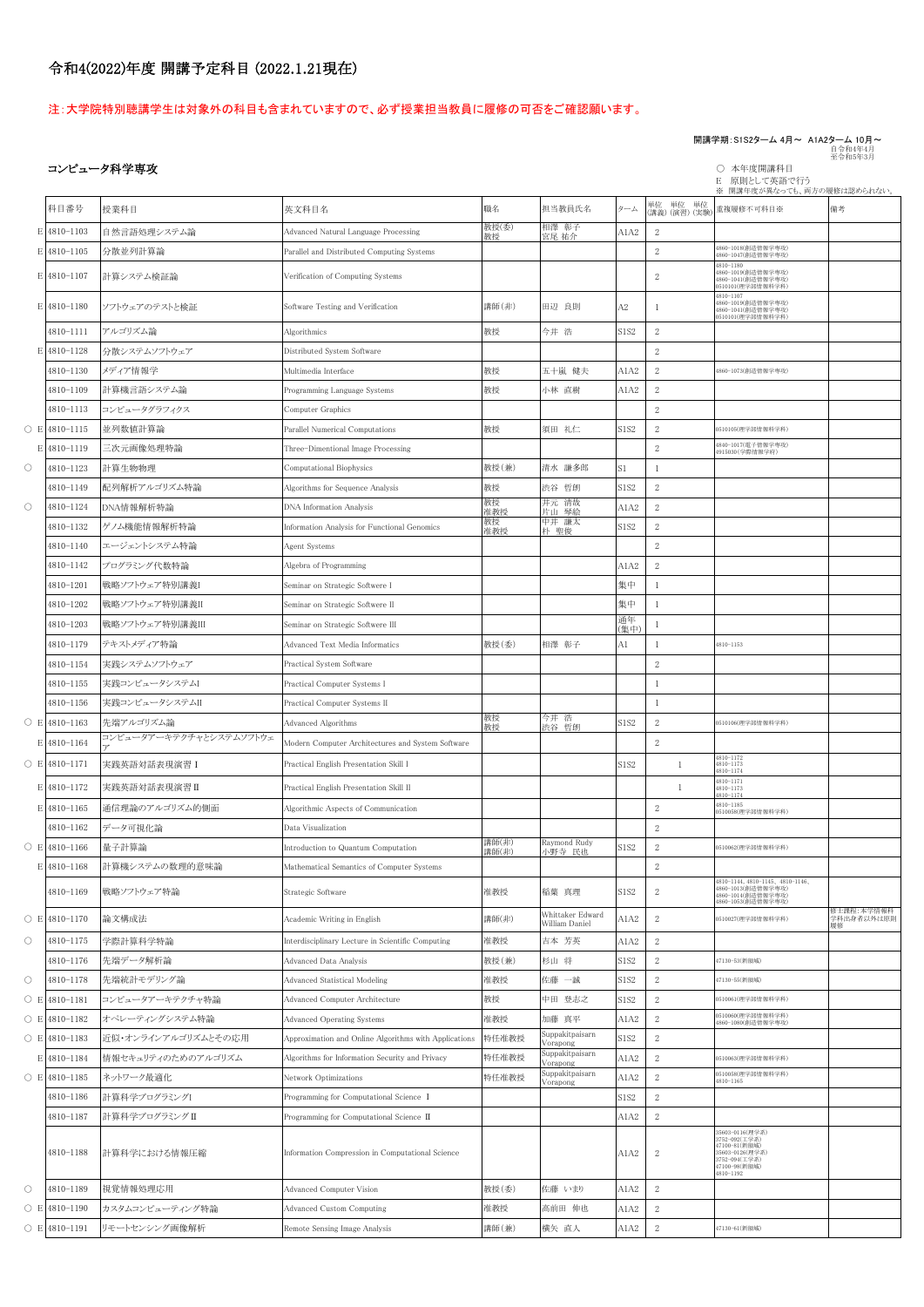|                     | 科目番号                | 授業科目                  | 英文科目名                                                              | 職名             | 担当教員氏名                               | ターム  | 単位 単位 単位<br>(講義) (演習) (実験 | 重複履修不可科目※                                                                                                           | 備考 |
|---------------------|---------------------|-----------------------|--------------------------------------------------------------------|----------------|--------------------------------------|------|---------------------------|---------------------------------------------------------------------------------------------------------------------|----|
| $\circ$             | 4810-1192           | 計算科学・量子計算における情報圧縮     | Data Compression in Computational Science and<br>Quantum Computing | 講師(非)<br>講師(非) | 大久保 毅<br>藤堂 真治                       | A1A2 | $\mathbf{2}$              | 35603-0116(理学系)<br>3752-092(工学系)<br>47100-81(新領域)<br>35603-0126(理学系)<br>3752-094(工学系)<br>47100-98(新領域)<br>4810-1188 |    |
| $\circ$             | 4810-1193           | 自然言語処理応用              | Applied Natural Language Processing                                | 講師             | 谷中 瞳                                 | A1A2 | $\sqrt{2}$                |                                                                                                                     |    |
| $\circ$             | 4810-1194           | 多体問題の計算科学             | Computational Science for Many-Body Problems                       | 講師(非)<br>講師(非) | 大久保 毅<br>山地 洋平                       | S1S2 | $\,2$                     | 35603-0117(理学系)<br>3752-091(工学系)<br>47100-80(新領域)                                                                   |    |
| $\circ$             | 4810-1195           | 「量子現象・量子論入門」初学者のための量子 | Introduction to Quantum Theory --- A lecture for<br>oeginners      | 講師(非)          | 清水 明                                 | S1S2 | $\sqrt{2}$                | 0510098(理学部情報科学科)                                                                                                   |    |
|                     | $\circ$ E 4810-1215 | 計算科学アライアンス特別講義I       | Special Lecture on Computational Science I                         | 教授(兼)          | 中島 研吾                                | S1S2 | $\sqrt{2}$                | 4820-1027(数理情報学専攻)<br>3747-110(工学系)<br>4810-1204                                                                    |    |
|                     | $O$ E 4810-1216     | 計算科学アライアンス特別講義II      | Special Lecture on Computational Science II                        | 教授(兼)          | 中島 研吾                                | A1A2 | $\overline{2}$            | 4820-1028(数理情報学専攻)<br>4810-1205                                                                                     |    |
|                     | 4810-1217           | 計算科学アライアンス特別講義Ⅲ       | Special Lecture on Computational Science III                       |                |                                      |      | $\overline{2}$            |                                                                                                                     |    |
|                     | 4810-1218           | 計算科学アライアンス特別講義IV      | Special Lecture on Computational Science IV                        |                |                                      |      | $\sqrt{2}$                |                                                                                                                     |    |
|                     | 4810-1219           | 計算科学アライアンス特別講義V       | Special Lecture on Computational Science V                         |                |                                      |      | $\mathbf{1}$              |                                                                                                                     |    |
|                     | 4810-1220           | 計算科学アライアンス特別講義VI      | Special Lecture on Computational Science VI                        |                |                                      |      | $\mathbf{1}$              |                                                                                                                     |    |
|                     | 4810-1221           | 計算科学アライアンス特別演習 I      | Practice on Computational Science I                                |                |                                      |      | 1                         |                                                                                                                     |    |
|                     | 4810-1222           | 計算科学アライアンス特別演習Ⅱ       | Practice on Computational Science II                               |                |                                      |      | $\mathbf{1}$              |                                                                                                                     |    |
|                     | E 4810-1204         | コンピュータ科学特別講義I         | Seminar on Computer Science I                                      |                |                                      |      | 2                         | 4820-1027(数理情報学専攻)<br>3747-110(工学系)<br>4810-1215                                                                    |    |
|                     | E 4810-1205         | コンピュータ科学特別講義II        | Seminar on Computer Science II                                     |                |                                      |      | 2                         | 4820-1028(数理情報学専攻)<br>4810-1216                                                                                     |    |
|                     | $\circ$ E 4810-1206 | コンピュータ科学特別講義III       | Seminar on Computer Science III                                    | 客員教授           | CODOGNET<br>Philippe                 | A1A2 | $\overline{2}$            | 0510059(理学部情報科学科)                                                                                                   |    |
| $\circlearrowright$ | 4810-1207           | コンピュータ科学特別講義IV        | Seminar on Computer Science IV                                     | 講師(非)          | 枝廣 正人                                | S1S2 | $\overline{2}$            |                                                                                                                     |    |
|                     | E 4810-1208         | コンピュータ科学特別講義V         | Seminar on Computer Science V                                      |                |                                      | S1S2 | $\sqrt{2}$                |                                                                                                                     |    |
|                     | $O$ E 4810-1210     | コンピュータ科学特別講義VI        | Seminar on Computer Science VI                                     |                |                                      | S1S2 | $\mathbf{1}$              | 0510066(理学部)                                                                                                        |    |
|                     | $O$ E 4810-1211     | コンピュータ科学特別講義VII       | Seminar on Computer Science VII                                    | 教授<br>特任准教授    | 須田 礼仁<br>Suppakitpaisarn<br>Vorapong | S1S2 | 1                         |                                                                                                                     |    |
| $\circlearrowright$ | 4810-1212           | コンピュータ科学特別講義VIII      | Seminar on Computer Science VIII                                   | 教授             | 今井 浩                                 | A1A2 | 1                         |                                                                                                                     |    |
| $\circlearrowright$ | 4810-1213           | コンピュータ科学プロジェクト研究 I    | Computer Science Project Reseach I                                 |                | 各教員                                  | S1S2 |                           | 4810-2006,4810-2007,<br>4810-3001,4810-3002,<br>4810-2003,4810-2004,<br>4810-2005,4810-3003,<br>4810-3004,4810-3005 |    |
| $\circlearrowright$ | 4810-1214           | コンピュータ科学プロジェクト研究Ⅱ     | Computer Science Project Reseach II                                |                | 各教員                                  | A1A2 |                           | 4810-2006,4810-2007,<br>4810-3001,4810-3002,<br>4810-2003,4810-2004,<br>4810-2005,4810-3003,<br>4810-3004,4810-3005 |    |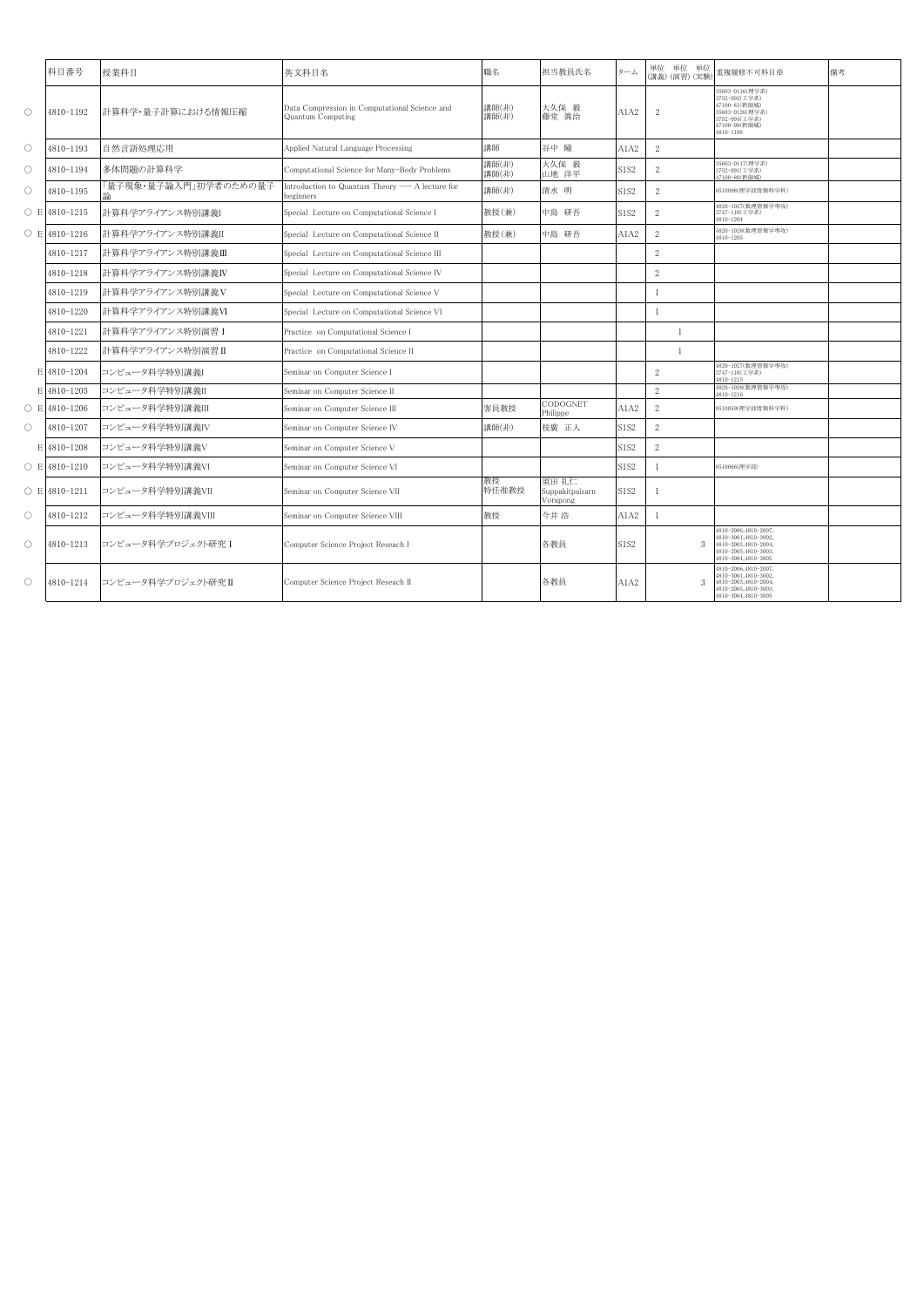## 数理情報学専攻 ○ 本年度開講科目 E 原則として英語で行う

|                     |                 |                                  |                                                  |                                                         |                                               |      |                            | ※ 開講年度が異なっても、両方の履修は認められない。                                      |    |
|---------------------|-----------------|----------------------------------|--------------------------------------------------|---------------------------------------------------------|-----------------------------------------------|------|----------------------------|-----------------------------------------------------------------|----|
|                     | 科目番号            | 授業科目                             | 英文科目名                                            | 職名                                                      | 担当教員氏名                                        | ターム  | 単位 単位 単位<br>(講義) (演習) (実験) | 重複履修不可科目※                                                       | 備考 |
| $\circlearrowright$ | 4820-1001       | 確率統計情報論                          | Stochastic Methods in Mathematical Informatics   | 教授                                                      | 駒木 文保                                         | A1A2 | 2                          |                                                                 |    |
| Е                   | 4820-1002       | 確率過程論                            | Theory of Stochastic Processes                   | 教授                                                      | 清 智也                                          | S1S2 | $\sqrt{2}$                 |                                                                 |    |
| $\circlearrowright$ | 4820-1003       | 現代情報理論                           | Modern Information Theory                        | 講師                                                      | 高安 敦                                          | S1S2 | $\sqrt{2}$                 |                                                                 |    |
|                     | 4820-1004       | 連続情報論                            | Analytical Methods in Mathematical Informatics   | 准教授                                                     | 長尾 大道                                         | S1S2 | $\sqrt{2}$                 |                                                                 |    |
|                     | 4820-1005       | 非線形現象論                           | Topics on Nonlinear Phenomena                    | 教授(兼)<br>講師(兼)                                          | 郡宏<br>泉田 勇輝                                   | S1S2 | $\sqrt{2}$                 | 17130-46(新領域)                                                   |    |
|                     | 4820-1006       | 数值計算論                            | Theory of Numerical Computation                  | 准教授                                                     | 田中 健一郎                                        | A1A2 | $\sqrt{2}$                 | 1860-1043(創造情報学専攻)                                              |    |
| $\bigcirc$ E        | 4820-1007       | 離散情報論                            | Discrete Methods in Mathematical Informatics     | 教授                                                      | 定兼 邦彦                                         | S1S2 | $\mathbf{2}$               | 1860-1077(創造情報学専攻)                                              |    |
| E                   | 4820-1008       | 数理構造論                            | Mathematical Structures in Informatics           | 准教授                                                     | 谷川 眞一                                         | S1S2 | $\sqrt{2}$                 | 1860-1005(創造情報学専攻)                                              |    |
|                     | 4820-1009       | 応用数理学                            | Applied Mathematical Programming                 | 准教授                                                     | 鈴木 大慈                                         | S1S2 | $\mathbf{2}$               |                                                                 |    |
|                     | 4820-1010       | 応用幾何情報論                          | Applied Geometry in Mathematical Informatics     | 准教授                                                     | 谷川 眞一                                         |      | $\mathbf{2}$               |                                                                 |    |
|                     | 4820-1011       | プログラム構造論                         | Mathematical Structures in Programming           |                                                         |                                               |      | $\mathbf{2}$               |                                                                 |    |
|                     | 4820-1012       | ソフトウェア構成論                        | Software Construction Methodology                |                                                         |                                               |      | 2                          |                                                                 |    |
| E                   | 4820-1013       | 応用経済工学                           | Advanced Topics in Economic Engineering          |                                                         |                                               | A1A2 | 2                          |                                                                 |    |
|                     | 4820-1018       | 複雑数理システム論                        | Advanced Topics on Complex Systems               | 教授(兼) 初野 崇<br>特任准教授(兼) 田中 剛平<br>特任准教授(兼) 藤原 寛太郎         |                                               | A1A2 | $\mathbf{2}$               |                                                                 |    |
|                     | 4820-1019       | 言語情報科学                           | Language and Information Science                 |                                                         |                                               |      | 2                          | 4915050(学際情報学府)                                                 |    |
|                     | 4820-1020       | 数理言語情報論                          | Lectures on Computational Linguistics            | 教授                                                      | 田中 久美子                                        | A1A2 | $\sqrt{2}$                 |                                                                 |    |
|                     | 4820-1021       | 現代制御理論                           | Modern Control Theory                            |                                                         |                                               |      | $\sqrt{2}$                 |                                                                 |    |
| $\circ$             | 4820-1022       | 線形数理要論                           | Advanced Core in Linear Algebra                  | 教授                                                      | 岩田 覚                                          | S1S2 | $\sqrt{2}$                 |                                                                 |    |
| $\circlearrowright$ | 4820-1023       | 解析数理要論                           | Advanced Core in Analysis                        | 教授                                                      | 清 智也                                          | S1S2 | $\sqrt{2}$                 |                                                                 |    |
| $\circlearrowright$ | 4820-1024       | 確率数理要論                           | Advanced Core in Probability                     | 准教授                                                     | 鈴木 大慈                                         | A1A2 | $\sqrt{2}$                 |                                                                 |    |
| $\circlearrowright$ | 4820-1025       | 算法設計要論                           | Advanced Core in Algorithm Design                | 特任准教授(兼) 河瀬 康志                                          |                                               | A1A2 | $\sqrt{2}$                 |                                                                 |    |
|                     | 4820-1026       | 情報論的学習理論                         | Information-Theoretic Learning Theory            | 教授                                                      | 山西 健司                                         | A1A2 | $\mathbf{2}$               | 1860-1050(創造情報学専攻)                                              |    |
| $\bigcirc$ E        | 4820-1027       | 科学技術計算 I                         | Technical and Scientific Computing I             | 教授(兼)                                                   | 中島 研吾                                         | S1S2 | $\sqrt{2}$                 | 4810-1204(コンピュータ科学専攻)<br>3747-110(工学系)<br>4810-1215(コンピュータ科学専攻) |    |
| $\circ$ E           | 4820-1028       | 科学技術計算II                         | Technical and Scientific Computing II            | 教授(兼)                                                   | 中島 研吾                                         | A1A2 | $\mathbf{2}$               | 1810-1205(コンピュータ科学専攻)<br>1810-1216(コンピュータ科学専攻)                  |    |
|                     | 4820-1031       | 現代暗号理論                           | Contemporary Cryptography                        | 教授                                                      | 高木 剛                                          | A1A2 | 2                          |                                                                 |    |
| $\circ$             | 4820-2003       | 数理情報学講究                          | Seminar in Mathematical Informatics              | 教授                                                      | 駒木 文保                                         | 通年   | 2                          |                                                                 |    |
| $\circlearrowright$ | 4820-1014       | 数理情報学特別講義I<br>(データマイニングによる異常検知)  | Special Lectures in Mathematical Informatics I   | 教授                                                      | 山西 健司                                         | A1A2 | 2                          | 1860-1065(創造情報学専攻)                                              |    |
|                     | 4820-1015       | 数理情報学特別講義II                      | Special Lectures in Mathematical Informatics II  | 教授                                                      | 駒木 文保                                         |      | 2                          |                                                                 |    |
| Е                   | 4820-1016       | 数理情報学特別講義III                     | Special Lectures in Mathematical Informatics III | 教授                                                      | 岩田 覚                                          |      | 2                          |                                                                 |    |
| $\circlearrowright$ | 4820-1029       | 数理情報学特別講義IV<br>(生体の確率現象と情報処理の数理) | Special Lectures in Mathematical Informatics IV  | 准教授(兼)                                                  | 小林 徹也                                         | S1S2 | 2                          |                                                                 |    |
|                     | 4820-1017       | 戦略型IT特別講義I                       | Special Lecyure for Strategic IT I               |                                                         |                                               |      | $\mathbf{2}$               |                                                                 |    |
| $\circlearrowright$ | 4820-1032       | 数理最適化特論                          | Mathematical Optimization                        | 教授(兼)                                                   | 武田 朗子                                         | S1S2 | 2                          | 1860-1075(創造情報学専攻)                                              |    |
| $\bigcirc$ E        | 4820-1033       | 脳科学特論I                           | Special Topics in Brain Science I                | 教授<br>教授                                                | Andrea Benucci<br>豊泉 太郎                       | A1A2 | 2                          |                                                                 |    |
|                     | $O$ E 4820-1034 | 脳科学特論II                          | Special Topics in Brain Science II               | 教授<br>教授                                                | Andrea Benucci<br>豊泉 太郎                       | S1S2 | 2                          |                                                                 |    |
|                     | ○ E 4820-1035   | ニューロインテリジェンス入門                   | Introduction to Neurointelligence                | 特任准教授(兼) 藤原 寛太郎<br>教授<br>講師(非)<br>准教授<br>講師(非)<br>講師(非) | 天野 薫<br>森田 賢治<br>中山 英樹<br>長井 志江<br>Chao Zenas | S1S2 | $\overline{2}$             |                                                                 |    |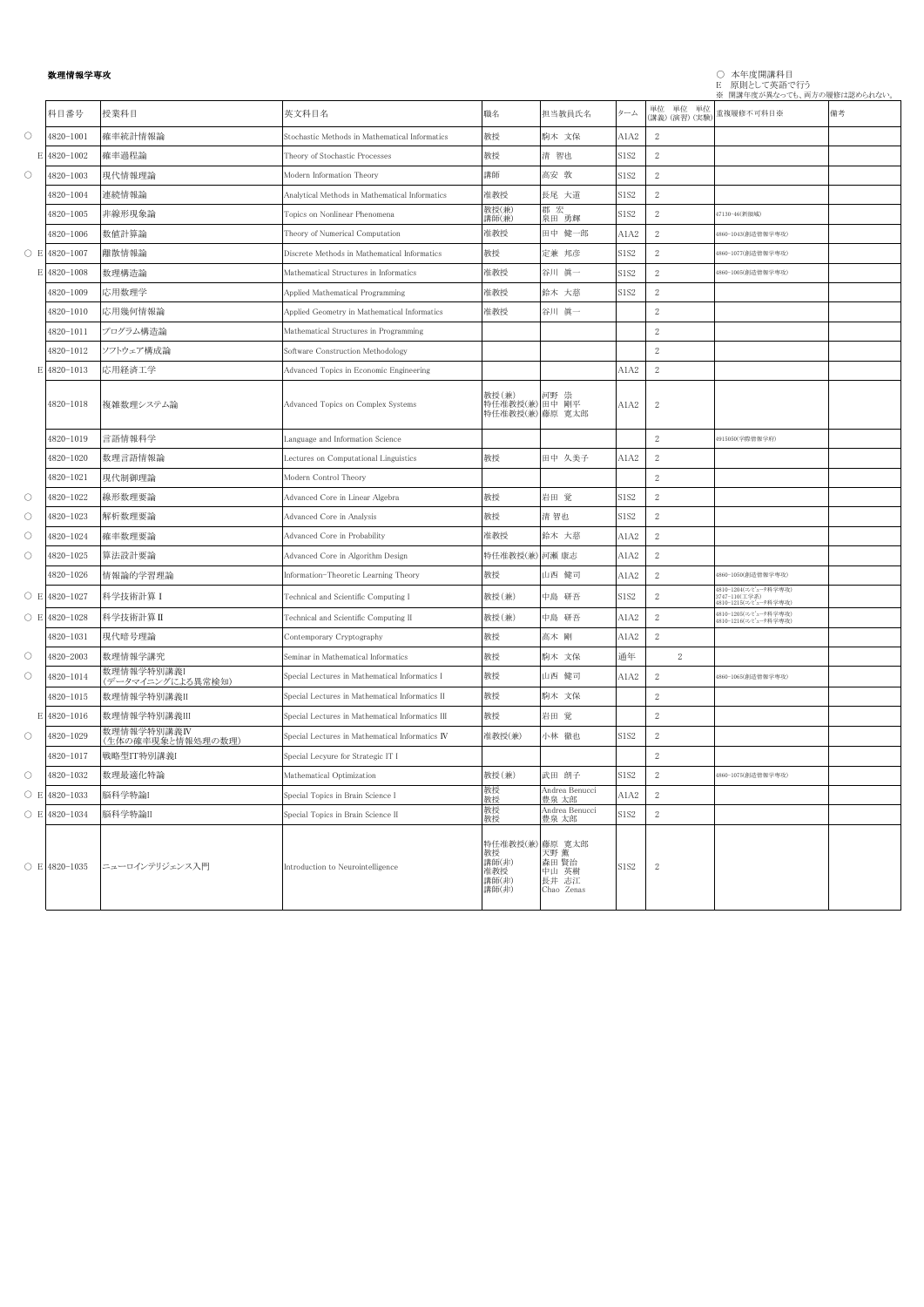## システム情報学専攻 ○ 本年度開講科目 E 原則として英語で行う ※ 開講年度が異なっても、両方の履修は認められない。

|                     | 科目番号          | 授業科目             | 英文科目名                                                        | 職名     | 担当教員氏名 | ターム         | 単位 単位 単位<br>(講義) (演習) (実験) | 重複履修不可科目※                       | 備考 |
|---------------------|---------------|------------------|--------------------------------------------------------------|--------|--------|-------------|----------------------------|---------------------------------|----|
|                     | 4830-1001     | 物理情報論            | Physical Information                                         |        |        | A1A2        | 2                          |                                 |    |
|                     | 4830-1009     | 物理情報デバイス論        | Physical Information Devices                                 | 講師     | 長谷川 圭介 | A1A2        | 2                          |                                 |    |
| $\circlearrowright$ | 4830-1002     | 信号処理特論           | Advanced Signal Processing                                   | 教授(兼)  | 猿渡 洋   | S1S2        | $\sqrt{2}$                 | 4860-1026(創造情報学専攻)              |    |
|                     | 4830-1013     | 計測制御システム論        | Measurement, Control and Systems                             |        |        |             | $\,2$                      | 4830-1033<br>4830-1021          |    |
|                     | 4830-1014     | バイオサイバネティクス      | Bio-Cybernetics                                              | 教授     | 川嶋 健嗣  | <b>S1S2</b> | $\,2$                      |                                 |    |
|                     | 4830-1038     | ハプティクス           | Haptics                                                      | 教授(兼)  | 篠田 裕之  | A1A2        | $\sqrt{2}$                 |                                 |    |
|                     | 4830-1011     | システム制御論          | System Control Theory                                        |        |        |             | $\sqrt{2}$                 | 4860-1044(創造情報学専攻)              |    |
| $\bigcirc$          | 4830-1007     | 動的システム論          | Dynamical Systems                                            | 准教授    | 津村 幸治  | A1A2        | $\,2$                      |                                 |    |
| Е                   | 4830-1003     | 認識システム特論         | Recognition Systems                                          |        |        | S1S2        | $\sqrt{2}$                 | 4860-1007(創造情報学専攻)              |    |
|                     | 4830-1010     | 画像システム特論         | Advanced Topics of Imaging Systems                           | 准教授    | 堀﨑 遼一  | S1S2        | $\sqrt{2}$                 |                                 |    |
| $\circlearrowright$ | 4830-1004     | 行動システム特論         | Advanced Robotics and Virtual Reality Systems                | 准教授(兼) | 牧野 泰才  | A1A2        | $\sqrt{2}$                 | 4860-1010(創造情報学専攻)              |    |
| $\circlearrowright$ | 4830-1012     | 人工現実感特論          | Advanced Virtual Reality                                     | 教授     | 稲見 昌彦  | S1S2        | $\,2$                      | 4917610(学際情報学府)                 |    |
|                     | 4830-1005     | 計算システム特論         | Dependable and High-performance Computing                    |        |        |             | $\sqrt{2}$                 |                                 |    |
| $\bigcirc$          | 4830-1008     | システムアーキテクチャ論     | System Architecture                                          | 教授     | 中村 宏   | A1A2        | $\sqrt{2}$                 | 4860-1078(創造情報学専攻)              |    |
| $\circlearrowright$ | 4830-1025     | 脳工学特論            | Advanced Neural Engineering                                  | 教授     | 天野 薫   | A1A2        | $\mathbf{2}$               |                                 |    |
|                     | 4830-1026     | 能動情報論            | Active Information Theory                                    |        |        | A1A2        | $\sqrt{2}$                 |                                 |    |
|                     | 4830-1027     | 福祉工学特論           | <b>Advanced Assistive Engineering</b>                        |        |        |             | $\sqrt{2}$                 | 3788-083(工学系)<br>3799-232(工学系)  |    |
|                     | 4830-1028     | 音響システム特論         | Advanced Topics of Acoustic Systems                          | 講師     | 小山 翔一  | A1A2        | $\sqrt{2}$                 |                                 |    |
|                     | 4830-1029     | 神経工学特論           | Advanced Neural Engineering                                  |        |        | A1A2        | $\,2$                      |                                 |    |
|                     | ○E 4830-1034  | 逆問題特論            | Advanced Theory of Inverse Problems                          | 教授     | 奈良 高明  | S1S2        | $\,2$                      |                                 |    |
|                     | $4830 - 1035$ | 生物物理システム特論       | Biophysics and Systems Engineering                           |        |        | A1A2        | $\,2$                      |                                 |    |
|                     | 4830-1036     | メディア処理論          | Media Processing                                             |        |        |             | $\sqrt{2}$                 | 4860-1072(創造情報学専攻)<br>4890-1078 |    |
|                     | 4830-1037     | システムソフトウェア特論     | Advanced System Software                                     | 准教授(兼) | 品川 高廣  | S1S2        | $\,2$                      |                                 |    |
|                     | 4830-1031     | マイクロナノ医工学特論      | Advanced Biomedical MicroNano System                         |        |        | S1S2        | $\,2$                      |                                 |    |
|                     | 4830-1032     | 音声音響信号処理         | Speech and Acoustic Signal Processing                        |        |        | A1A2        | $\,2$                      |                                 |    |
|                     | 4830-1015     | システム情報学特別講義I     | Information Physics and Computing Lectures I                 |        |        | S1S2        | $\sqrt{2}$                 |                                 |    |
|                     | 4830-1016     | システム情報学特別講義II    | Information Physics and Computing Lectures II                |        |        | S1S2        | 2                          |                                 |    |
|                     | 4830-1017     | システム情報学特別講義III   | Information Physics and Computing Lectures III               |        |        | A1A2        | $\sqrt{2}$                 |                                 |    |
|                     | 4830-1018     | 戦略型IT特別講義II      | Special Lecture for Strategic IT,II                          |        |        | S1S2        | $\,2$                      |                                 |    |
|                     | 4830-1033     | 脳システム解析論         | Brain System Analysis                                        |        |        |             | $\,2$                      | 4830-1013<br>4830-1021          |    |
|                     | 4830-1039     | バイオ・医用工学特論       | Advanced Engineering in Medicine and Biology                 |        |        | A1A2        | $\sqrt{2}$                 |                                 |    |
|                     | 4830-1040     | 生物組織透明化・イメージング概論 | Overview of recent tissue clearing and imaging<br>echniques: | 教授(兼)  | 上田 泰己  | 集中          | $\sqrt{2}$                 |                                 |    |
| $\bigcirc$          | 4830-1041     | 圏論的システム論の探求      | Toward Categorical Fundamentals of Information<br>Systems    | 教授     | 成瀬 誠   | A1A2        | $\,2$                      |                                 |    |
| $\bigcirc$          | 4830-1042     | 通信ネットワーク数理特論     | Applied Mathematics in Communications Networks               | 教授     | 齋藤 洋   | S1S2        | $\sqrt{2}$                 |                                 |    |
| $\bigcirc$          | 4830-1043     | サイバーセキュリティ実践論    | Practice Theory of Cyber Security                            | 教授     | 関谷 勇司  | A1A2        | $\sqrt{2}$                 |                                 |    |
|                     | 4830-1044     | ガウス過程と機械学習特論     | Applied Gaussian Process and Machine Learning                | 講師     | 郡山 知樹  | A1A2        | 2                          |                                 |    |
|                     | 4830-1045     | システム制御特論         | Advanced Systems and Control                                 | 教授     | 藤田 政之  | A1A2        | $\mathbf{2}$               |                                 |    |
| $\bigcirc$          | 4830-2001     | システム情報学輪講I       | Information Physics and Computing Seminar I                  |        | 各教員    | 通年          | $\mathbf{2}$               |                                 |    |
| О                   | 4830-2002     | システム情報学輪講II      | Information Physics and Computing Seminar II                 |        | 各教員    | 通年          | 2                          |                                 |    |
|                     | $4830 - 2003$ | 実世界情報システム講究      | Real-World Information Processing Systems                    |        |        | 通年          | 2                          |                                 |    |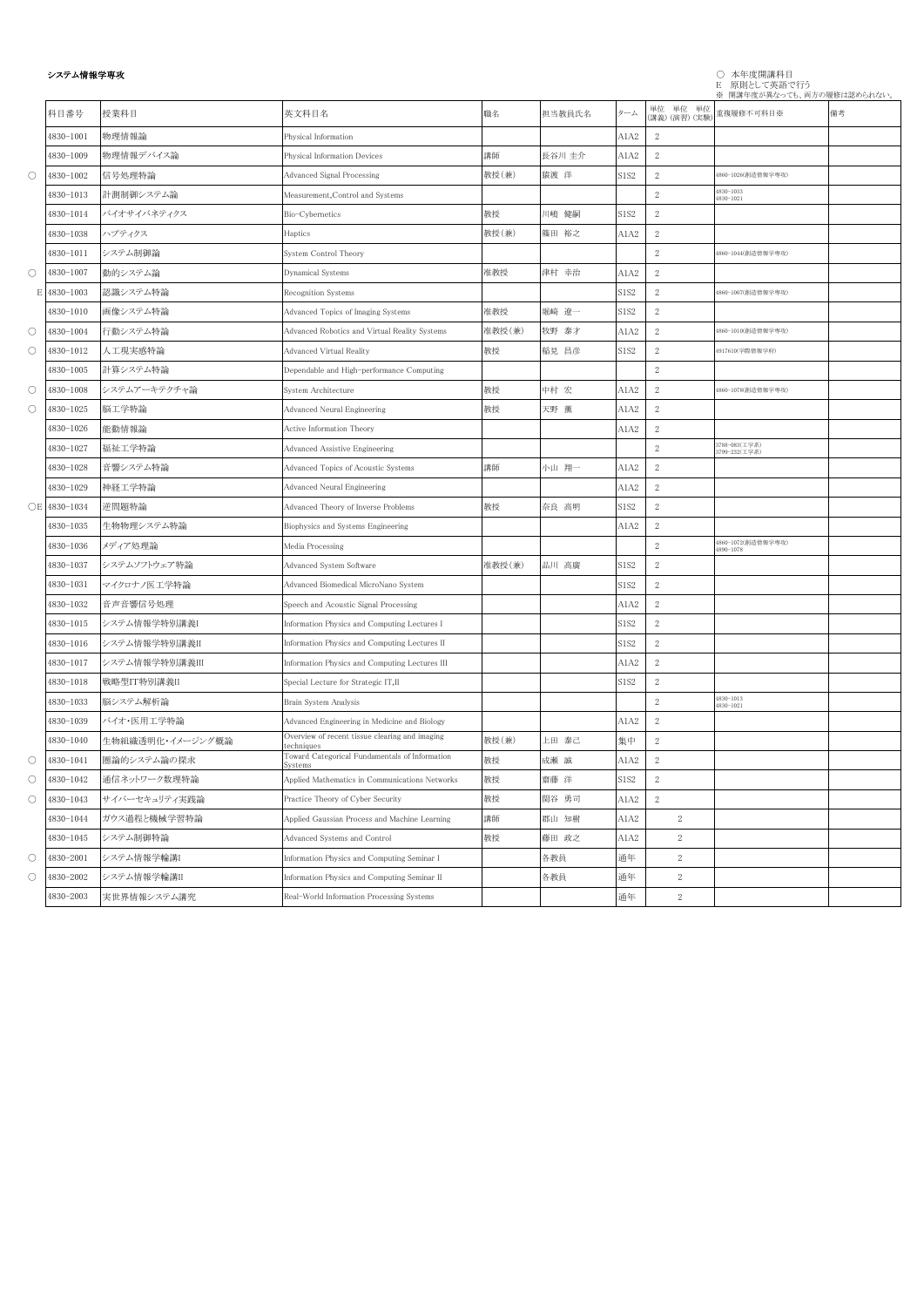## 電子情報学専攻 ○ 本年度開講科目 E 原則として英語で行う

|                     |                     |                      |                                                   |                                            |                                           |                  |                            | ※ 開講年度が異なっても、両方の履修は認められない。               |    |
|---------------------|---------------------|----------------------|---------------------------------------------------|--------------------------------------------|-------------------------------------------|------------------|----------------------------|------------------------------------------|----|
|                     | 科目番号                | 授業科目                 | 英文科目名                                             | 職名                                         | 担当教員氏名                                    | ターム              | 単位 単位 単位<br>(講義) (演習) (実験) | 重複履修不可科目※                                | 備考 |
| $\circlearrowright$ | 4840-1032           | コンピュータシステム           | Computer System                                   | 教授                                         | 坂井 修一                                     | A1A2             | 2                          | 4860-1045(創造情報学専攻)                       |    |
|                     | 4840-1029           | アドバンスト・コンピュータアーキテクチャ | Advanced Computer Architecture                    | 准教授                                        | 入江 英嗣                                     | S1S2             | 2                          |                                          |    |
|                     | $\circ$ E 4840-1004 | 並列分散プログラミング          | Parallel and Distributed Programming              | 教授                                         | 田浦 健次朗                                    | A1A2             | $\sqrt{2}$                 | 4860-1079(創造情報学専攻)                       |    |
|                     | 4840-1005           | データベース工学             | Database Engineering                              |                                            |                                           |                  | $\,2$                      |                                          |    |
| $\circ$             | 4840-1051           | データプラットフォーム工学        | Data Platform Engineering                         | 准教授                                        | 合田 和生                                     | S1S2             | $\sqrt{2}$                 |                                          |    |
|                     | 4840-1006           | 情報システム開発論            | Methodologies for Information Systems Development |                                            |                                           | S1S2             | $\sqrt{2}$                 |                                          |    |
|                     | 4840-1008           | 情報通信システム特論           | Communication Network and Systems                 |                                            |                                           | A1A2             | $\sqrt{2}$                 |                                          |    |
|                     | 4840-1011           | ネットワークアーキテクチャ        | Network Architecture for Digital Communication    | 教授                                         | 瀬崎 薫                                      | <b>S1S2</b>      | $\sqrt{2}$                 |                                          |    |
|                     | $\circ$ E 4840-1012 | インターネット工学            | Internet Architecture                             | 教授(兼)                                      | 江崎 浩                                      | <b>S1S2</b>      | $\sqrt{2}$                 | 4860-1012(創造情報学専攻)<br>4891-1004          |    |
| $\circ$             | 4840-1043           | IoTシステム工学            | <b>IoT</b> System Engineering                     | 准教授                                        | 落合 秀也                                     | S1S2             | $\sqrt{2}$                 |                                          |    |
| $\circlearrowright$ | 4840-1036           | アドバンスト情報セキュリティ       | Advanced Information Security                     | 教授                                         | 松浦 幹太                                     | A1A2             | $\sqrt{2}$                 | 4840-1013                                |    |
|                     | 4840-1033           | 統計的信号処理              | Statistical Signal Processing                     |                                            |                                           | S1S2             | 2                          |                                          |    |
|                     | $\circ$ E 4840-1014 | 映像メディア学              | Visual Media                                      | 准教授                                        | 山﨑 俊彦                                     | S1S2             | $\sqrt{2}$                 |                                          |    |
|                     | E 4840-1042         | 自然言語処理               | Natural Language Processing                       | 教授<br>教授                                   | 鶴岡 慶雅<br>宮尾 祐介                            | <b>S1S2</b>      | $\sqrt{2}$                 |                                          |    |
|                     | 4840-1023           | 音声言語情報処理             | Spoken Language Processing                        |                                            |                                           | A1A2             | 2                          |                                          |    |
|                     | E 4840-1037         | 認知メディア論              | Cognitive Multi-Media Processing                  | 教授(兼)                                      | 峯松 信明                                     | A1A2             | $\sqrt{2}$                 | 3747-106(工学系)                            |    |
|                     | 4840-1030           | 量子情報                 | Quantum Information                               |                                            |                                           | A1A2             | $\,2$                      |                                          |    |
|                     | 4840-1016           | パターン認識               | Pattern Recognition                               | 教授(委)                                      | 佐藤 真一                                     | <b>S1S2</b>      | 2                          | 4860-1009(創造情報学専攻)<br>4860-1040(創造情報学専攻) |    |
| $\circ$             | 4840-1018           | 画像処理論                | Digital Image Processing                          | 教授                                         | 佐藤 洋一                                     | A1A2             | $\sqrt{2}$                 | 4917190(学際情報学府)                          |    |
|                     | 4840-1034           | 画像符号化方式              | Image/Video Coding                                | 教授                                         | 相澤 清晴                                     | A1A2             | $\sqrt{2}$                 |                                          |    |
|                     | 4840-1019           | インタフェース構成論           | Human Interface Strategy, Design and Development  |                                            |                                           | S1S2             | $\sqrt{2}$                 | 4915100(学際情報学府)                          |    |
| $\circ$             | 4840-1020           | 情報視覚化                | Information Visualization                         | 准教授(兼)                                     | 上條 俊介                                     | A1A2             | $\sqrt{2}$                 |                                          |    |
|                     | $\circ$ E 4840-1052 | 知的視覚インタラクション         | Intelligent Visual Interaction                    | 准教授                                        | 菅野 裕介                                     | S1S <sub>2</sub> | $\,2$                      |                                          |    |
|                     | 4840-1031           | ウェブ工学                | Web Engineering                                   | 教授                                         | 豊田 正史                                     | A1A2             | 2                          |                                          |    |
|                     | 4840-1035           | 映像符号化                | Image/Video Compression                           |                                            |                                           | <b>S1S2</b>      | $\overline{1}$             |                                          |    |
| $\circ$             | 4840-1044           | 計算言語学                | Computational Linguistics                         | 准教授                                        | 吉永 直樹                                     | A1A2             | $\sqrt{2}$                 |                                          |    |
| $\circlearrowright$ | 4840-1045           | 計算製造学                | Computational Fabriocation                        | 教授(兼)                                      | 川原 圭博                                     | <b>S1S2</b>      | $\sqrt{2}$                 | 工学系で開講(3747-124)                         |    |
| $\circ$             | 4840-1038           | 情報セキュリティ基盤論          | Information Security Infrastructure               | 准教授(非)<br>講師(非)<br>講師(非)<br>講師(非)<br>講師(非) | 佐藤 周行<br>笠松 隆幸<br>田村 拓也<br>小林 勇範<br>伊藤 秀明 | <b>S1S2</b>      | $\boldsymbol{2}$           | 3747-078(工学系)                            |    |
|                     | 4840-1039           | シミュレーション学            | Simulation                                        | 教授                                         | 伊庭 斉志                                     | <b>S1S2</b>      | $\sqrt{2}$                 | 3747-068(工学系)                            |    |
| $\circ$             | 4840-1026           | 電子情報学特別講義            | Computer and Communication Engineering            | 教授<br>教授(兼)                                | 松浦 幹太<br>江崎 浩                             | A1A2             | $\sqrt{2}$                 |                                          |    |
|                     | 4840-1041           | 動的システム工学             | Dynamical Systems for Engineering                 | 准教授                                        | 長谷川 禎彦                                    | <b>S1S2</b>      | $\,2$                      |                                          |    |
|                     | 4840-1046           | ワイヤレス通信工学            | Wireless Communication Engineering                | 准教授                                        | 杉浦 慎哉                                     | A1A2             | $\sqrt{2}$                 |                                          |    |
|                     | 4840-1047           | 情報セキュリティ事例特論         | Case Studies on Information Security              | 特任准教授<br>教授(委)                             | 山口 利恵<br>越前 功                             | S1S2             | $\sqrt{2}$                 |                                          |    |
|                     | 4840-1048           | 社会知能技術               | Social intelligence technology                    | 教授                                         | 橋田 浩一                                     | A1A2             | $\sqrt{2}$                 |                                          |    |
| $\circ$             | 4840-1049           | サイバーレジリエンス           | Cyber Resilience                                  | 准教授                                        | 宮本 大輔                                     | S1S2             | $\sqrt{2}$                 |                                          |    |
| $\circ$             | 4840-1050           | 手順記述技法               | Rule Description Technique                        | 特任准教授                                      | 山口 利恵                                     | S1S2             | $\sqrt{2}$                 |                                          |    |
|                     | 4840-1053           | 人工知能特論               | Special Issues on Artificial Intelligence         | 教授                                         | 松原 仁                                      | <b>S1S2</b>      | $\sqrt{2}$                 |                                          |    |
|                     | $\circ$ E 4840-1054 | メディアコンピューティング実践      | Media Computing in Practice                       | 講師                                         | 松井 勇佑                                     | <b>S1S2</b>      | $\sqrt{2}$                 |                                          |    |
| $\bigcirc$          | 4840-1027           | 電子情報学特論              | Special Issues on Information Engineering I       | 准教授<br>教授<br>教授(兼)                         | 落合 秀也<br>田浦 健次朗<br>江崎 浩                   | <b>S1S2</b>      | $\sqrt{2}$                 |                                          |    |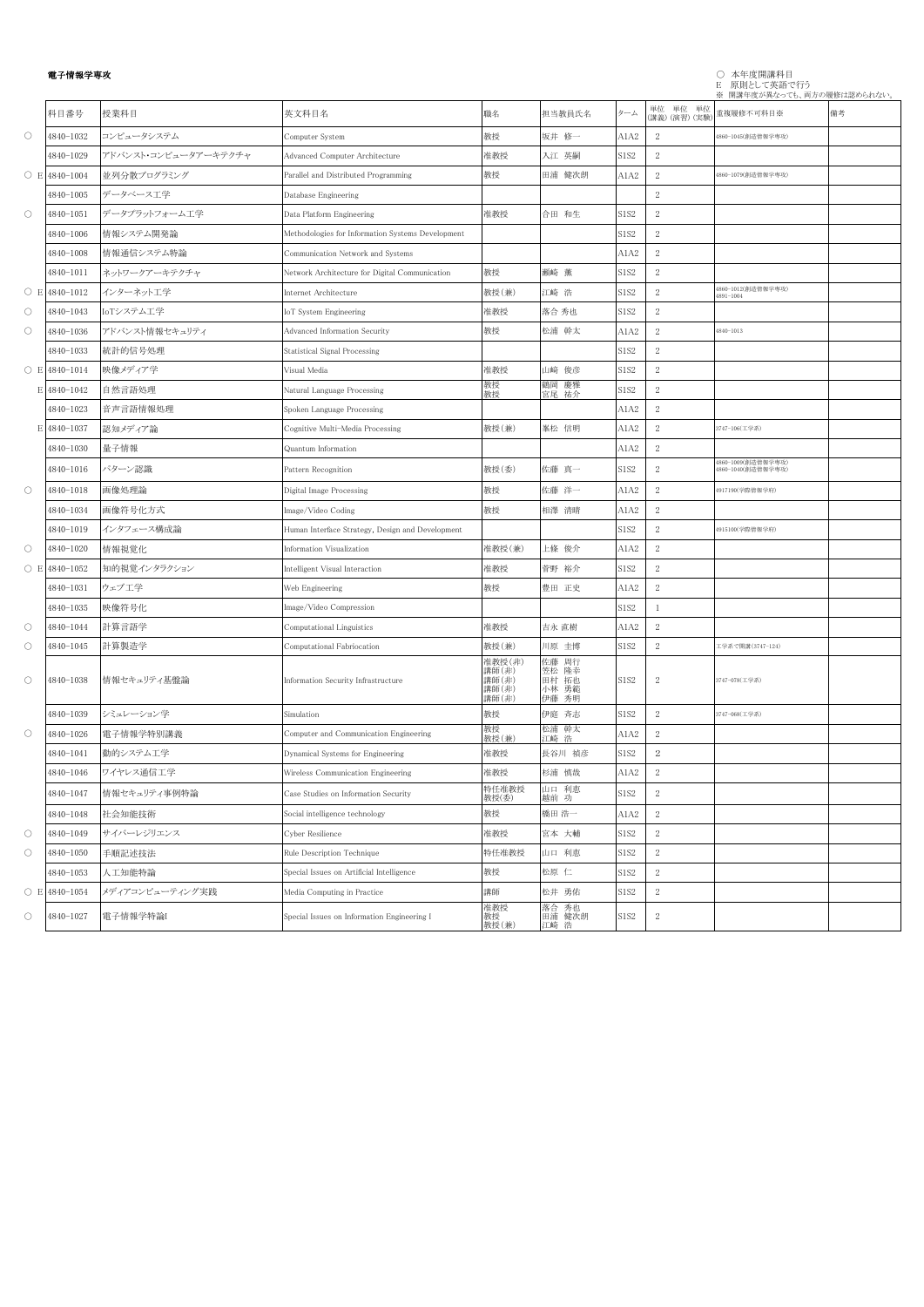# 知能機械情報学専攻

# E 原則として英語で行う

|                     |                     |               |                                          |                                                           |                                                            |             |                            | ※ 開講年度が異なっても、両方の履修は認められない。      |    |
|---------------------|---------------------|---------------|------------------------------------------|-----------------------------------------------------------|------------------------------------------------------------|-------------|----------------------------|---------------------------------|----|
|                     | 科目番号                | 授業科目          | 英文科目名                                    | 職名                                                        | 担当教員氏名                                                     | ターム         | 単位 単位 単位<br>(講義) (演習) (実験) | 重複履修不可科目※                       | 備考 |
| $\circ$             | 4850-1001           | 知能機構論         | Mechanisms of Intelligence               | 准教授                                                       | 森本 雄矢                                                      | S1S2        | 2                          |                                 |    |
|                     | 4850-1002           | 知能制御論         | Intelligent Control Theory               | 教授                                                        | 深尾 隆則                                                      | S1S2        | $\sqrt{2}$                 | 4891-1005(IRT)                  |    |
| $\circ$             | 4850-1003           | 知能情報論         | Intelligent Informatics                  | 教授                                                        | 原田 達也                                                      | S1S2        | $\sqrt{2}$                 | 4860-1046(創造情報学専攻)              |    |
|                     | 4850-1005           | 知能ソフトウェア論     | Intelligent Software System              | 講師                                                        | 椋田 悠介                                                      | A1A2        | 2                          |                                 |    |
| $\circ$             | 4850-1006           | 知能機械構成論       | Architecture of Intelligent Machinery    | 教授(兼)<br>敎授                                               | 稲葉 雅幸<br>岡田 慧                                              | S1S2        | 2                          | 1860-1016(創造情報学専攻)<br>1891-1003 |    |
| $\circlearrowright$ | 4850-1007           | ロボティクス        | Robotics                                 | 准教授                                                       | 山本 江                                                       | <b>S1S2</b> | 2                          |                                 |    |
|                     | 4850-1010           | エージェントシステム    | Agent Systems                            | 教授(兼)<br>教授                                               | 稲葉 雅幸                                                      | S1S2        | $\sqrt{2}$                 | 1860-1015(創造情報学専攻)<br>4891-1001 |    |
| $\circ$             | 4850-1011           | 生命体システム       | Life-Form Systems                        | 准教授                                                       | 高橋 宏知                                                      | S1S2        | $\sqrt{2}$                 |                                 |    |
| $\circ$             | 4850-1014           | 複合現実感システム     | Mixed Reality                            | 教授<br>准教授<br>准教授                                          | 葛岡 英明<br>鳴海 拓志<br>雨宮 智浩                                    | S1S2        | $\mathbf{2}$               | 1860-1011(創造情報学専攻)<br>1891-1002 |    |
| $\circ$             | 4850-1015           | 人間機械情報論       | Human Machine Informatics                | 講師                                                        | 新山 龍馬                                                      | A1A2        | 2                          | 1860-1008(創造情報学専攻)              |    |
|                     | 1850-1016           | ヒューマンインタフェース  | Human Interface                          | 教授<br>准教授<br>准教授                                          | 葛岡 英明<br>鳴海 拓志<br>雨宮 智浩                                    | S1S2        | 2                          |                                 |    |
|                     | 4850-1017           | 脳型情報処理機械論     | Brain Information Processing Systems     | 教授                                                        | 國吉 康夫                                                      | A1A2        | 2                          |                                 |    |
| $\circ$             | 4850-1018           | 生体情報論         | Biomedical Information Theory            | 教授<br>教授<br>講師(非)                                         | 國吉 康夫<br>森武俊<br>久保田 雅也                                     | S1S2        | $\sqrt{2}$                 | FEN-MX5b32L1(工学部)               |    |
|                     | 4850-1024           | 生体機械システム      | Biohybrid Mechanical Systems             | 教授                                                        | 竹内 昌治                                                      | S1S2        | $\mathbf{2}$               | 1850-1019                       |    |
|                     | 1850-1020           | 神経行動学         | Neuroethology                            |                                                           | 専攻主任                                                       | S1S2        | 2                          |                                 |    |
| $\circ$             | 4850-1025           | 先端人工知能論 I     | Frontier Artificial Intelligence I       |                                                           | 専攻主任                                                       | S1S2        | 2                          |                                 |    |
| $\circlearrowright$ | 1850-1026           | 先端人工知能論II     | Frontier Artificial Intelligence II      |                                                           | 専攻主任                                                       | A1A2        | 2                          |                                 |    |
| $\circ$             | 4850-1021           | 知能機械情報学特別講義   | Special Topics in Mechano-Informatics    | 准教授<br>講師(非)<br>講師(非)<br>講師(非)<br>講師(非)<br>講師(非)<br>講師(非) | 高橋 宏知<br>唐木 智規<br>笠井 清登<br>尾藤 誠司<br>正宗 賢<br>下坂 正倫<br>渡辺 克己 | A1A2        | $\boldsymbol{2}$           |                                 |    |
|                     | $\circ$ E 4850-1022 | 知能機械情報学特別講義II | Special Topics in Mechano-Informatics II |                                                           | 専攻主任                                                       | S1S2        | $\mathbf{2}$               |                                 |    |
| $\circlearrowright$ | 4850-2003           | 知能機械情報学演習     | Mechano-Informatics Laboratory           |                                                           | 専攻主任                                                       | A1A2        | $\mathbf{2}$               | 1850-2004                       |    |
|                     | $\circ$ E 4850-2004 | 知能機械情報学特別演習   | Exercises in Mechano-Informatics         |                                                           | 専攻主任                                                       | A1A2        | 2                          | 1850-2003                       |    |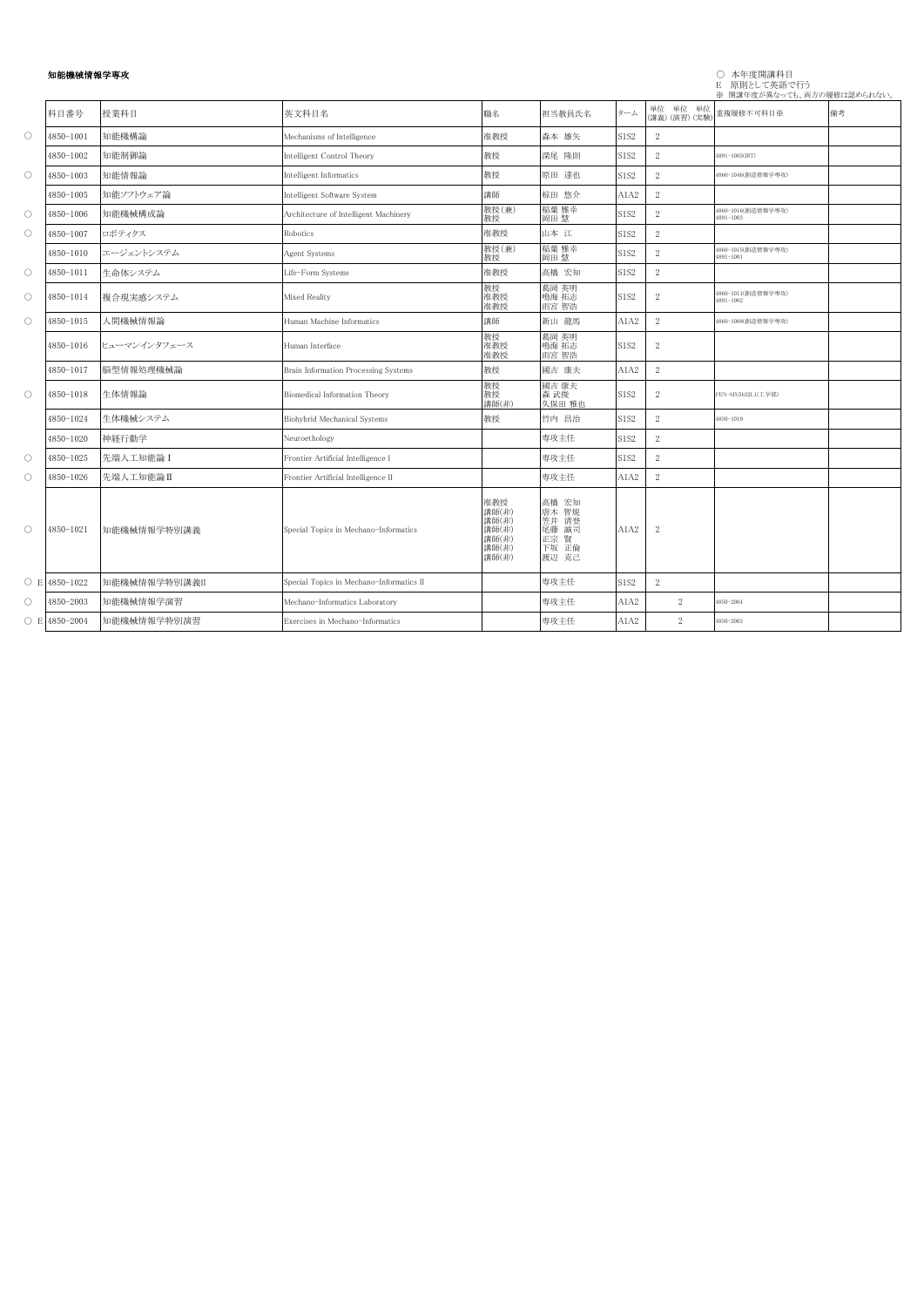## 創造情報学専攻 ○ 本年度開講科目 E 原則として英語で行う

|                     |              |                       |                                                                 |            |                                |                               |                            | ※ 開講年度が異なっても、両方の履修は認められない。                                                                      |                     |
|---------------------|--------------|-----------------------|-----------------------------------------------------------------|------------|--------------------------------|-------------------------------|----------------------------|-------------------------------------------------------------------------------------------------|---------------------|
|                     | 科目番号         | 授業科目                  | 英文科目名                                                           | 職名         | 担当教員氏名                         | ターム                           | 単位 単位 単位<br>(講義) (演習) (実験) | 重複履修不可科目※                                                                                       | 備考                  |
|                     | E 4860-1047  | 戦略ネットワーク・ソフトウェア論      | Strategic Network Software                                      |            |                                | S1S2                          | 2                          | 4860-1018<br>4810-1105(コンピュータ科学専攻)                                                              |                     |
|                     | 4860-1005    | 数理モデリング論              | Mathematical Modeling                                           |            |                                |                               | $\overline{2}$             | 4820-1008(数理情報学専攻)                                                                              |                     |
|                     | 4860-1007    | 認識行動システム論             | Recognition-Behavior Systems                                    |            |                                |                               | $\overline{2}$             | 4830-1003(システム情報学専攻)                                                                            |                     |
|                     | 4860-1008    | 実世界システム論              | Real World System                                               |            |                                | A1A2                          | 2                          | 4850-1015(知能機械情報学専攻)                                                                            |                     |
|                     | 4860-1011    | ユビキタス・ネットワーク環境論       | Ubiquitous Network Environment                                  |            |                                |                               | $\overline{2}$             | 1850-1014(知能機械情報学専攻)<br>4891-1002                                                               |                     |
|                     | OE 4860-1012 | インターネット論              | Internet Architecture                                           | 教授         | 江崎 浩                           | S1S2                          | $\overline{2}$             | 1840-1012(電子情報学専攻)<br>4891-1004                                                                 |                     |
|                     | 4860-1053    | 戦略ソフトウェア特論            | Strategic Softwere                                              | 准教授        | 稲葉 真理                          | S <sub>1</sub> S <sub>2</sub> | 2                          | 4860-1013,4860-1014,<br>4810-1144(コンピュータ科学専攻)<br>4810-1145(コンピュータ科学専攻)<br>4810-1146(コンピュータ科学専攻) |                     |
|                     |              | 創造情報学特論               |                                                                 | 教授         | 岡田 慧                           |                               |                            | 4810-1169(コンピュータ科学専攻)<br>4850-1010(知能機械情報学専攻)                                                   |                     |
|                     | 4860-1015    |                       | Creative Informatics Special Lecture I                          | 教授<br>教授   | 稲葉 雅幸<br>岡田 慧                  | S1S <sub>2</sub>              | $\overline{2}$             | 4891-1001<br>4850-1006(知能機械情報学専攻)                                                               |                     |
| O                   | 4860-1016    | 創造情報学特論II             | Creative Informatics Special Lecture II                         | 教授         | 稲葉 雅幸                          | S1S <sub>2</sub>              | $\mathbf{2}$               | 4891-1003                                                                                       |                     |
| $\circlearrowright$ | 4860-1026    | 音楽音声信号処理特論            | Music and Speech Signal Processing                              | 教授         | 猿渡 洋                           | S1S2                          | $\overline{2}$             | 4830-1002(システム情報学専攻)                                                                            |                     |
|                     | 4860-1037    | プログラミングシステム論I         | Programming Systems I                                           |            |                                |                               | $\boldsymbol{2}$           |                                                                                                 |                     |
|                     | 4860-1038    | プログラミングシステム論II        | Programming Systems II                                          |            |                                |                               | $\boldsymbol{2}$           |                                                                                                 |                     |
|                     | 4860-1039    | 計算言語学                 | Computational Linguistics                                       |            |                                |                               | $\boldsymbol{2}$           |                                                                                                 |                     |
|                     | 4860-1040    | パターン識別                | Pattern Classification                                          |            |                                |                               | $\overline{2}$             | 4860-1009<br>4840-1016(電子情報学専攻)                                                                 |                     |
|                     | 4860-1043    | 数値計算アルゴリズム特論          | Advanced Topics in Numerical Algorithm                          |            |                                | A1A2                          | $\,2$                      | 4820-1006(数理情報学専攻)                                                                              |                     |
|                     | 4860-1044    | 制御システム設計論             | Control System Design                                           |            |                                | A1                            | $\overline{2}$             | 4830-1011(システム情報学専攻)                                                                            |                     |
|                     | 4860-1045    | ディペンダブル情報システム         | Dependable Information System                                   |            |                                | A1A2                          | $\,2$                      | 4840-1032(電子情報学専攻)                                                                              |                     |
| $\circ$             | 4860-1046    | 知能情報論                 | Intelligent Informatics                                         | 教授(兼)      | 原田 達也                          | S1S2                          | $\overline{2}$             | 4850-1003(知能機械情報学専攻)                                                                            |                     |
|                     | 4860-1051    | Webプログラミング言語          | Web programming languages                                       | 教授         | 千葉 滋                           | S1S2                          | $\overline{2}$             | 4860-1001                                                                                       |                     |
|                     | 4860-1052    | クラウド基盤ソフトウェア          | Cloud System Software                                           | 教授         | 千葉 滋                           | S1S2                          | $\overline{2}$             | 4860-1048                                                                                       |                     |
|                     | 4860-1050    | 情報論的機械学習              | Information-theoretic Machine Learning                          |            |                                |                               | $\overline{2}$             | 4820-1026(数理情報学専攻)                                                                              |                     |
|                     | 4860-1054    | データサイエンス              | Data Science                                                    | 准教授        | 中山 英樹                          | A1A2                          | 2                          |                                                                                                 |                     |
|                     | 4860-1010    | 感覚情報論                 | Sensory Information Systems                                     |            |                                |                               | $\overline{2}$             | 4830-1004(システム情報学専攻)                                                                            |                     |
|                     | 4860-1017    | 分散システムのモデリングと検証技術     | Modeling and Verification of Distributed Systems                |            |                                | 集中                            | 2                          |                                                                                                 |                     |
|                     | 4860-1020    | 先端スキル開発特別講義           | Advanced Software Development Skill I                           |            |                                | S1S2                          | $\overline{2}$             |                                                                                                 | 集中講義                |
|                     | 4860-1021    | 先端スキル開発特別講義Ⅱ          | Advanced Software Development Skill II                          |            |                                | 集中                            | $\boldsymbol{2}$           |                                                                                                 | 集中講義                |
|                     | 4860-1022    | 先端スキル開発特別講義III        | Advanced Software Development Skill III                         |            |                                | A1A2                          | $\mathbf{2}$               |                                                                                                 | 集中講義                |
|                     | 4860-1023    | 先端スキル開発特別講義IV         |                                                                 |            |                                | S1S2                          | 2                          |                                                                                                 | 集中講義                |
|                     |              |                       | Advanced Software Development Skill IV                          |            |                                |                               |                            |                                                                                                 |                     |
|                     | 4860-1024    | 先端スキル開発特別講義V          | Advanced Software Development Skill V                           |            |                                | S1S2                          | $\,2$                      |                                                                                                 | 集中講義                |
|                     | 4860-1025    | 先端スキル開発特別講義VI         | Advanced Software Development Skill VI                          |            |                                | A1A2                          | 2                          |                                                                                                 | 集中講義                |
|                     | OE 4860-1055 | 実践英語演習I               | Practical English I                                             | 准教授        | 中山 英樹                          | S1S2                          |                            |                                                                                                 |                     |
|                     | ○E 4860-1056 | 実践英語演習II              | Practical English II                                            | 准教授        | 中山 英樹                          | A1A2                          | 1                          |                                                                                                 |                     |
|                     | OE 4860-1070 | 実践英語特別演習 I            | Special Practical English I                                     | 准教授        | 中山 英樹                          | S1S2                          | -1                         |                                                                                                 |                     |
|                     | ○E 4860-1071 | 実践英語特別演習 II           | Special Practical English II                                    | 准教授        | 中山 英樹                          | A1A2                          | $\mathbf{1}$               |                                                                                                 |                     |
|                     | 4860-1059    | クラウドコンピューティング基礎論      | Fundamentals of Cloud Computing                                 |            |                                | S1S2                          | $\overline{2}$             |                                                                                                 | 実践ネットワーク科目          |
|                     | 4860-1060    | クラウド基盤構築              | Development of Cloud Infrastructure                             |            |                                |                               | $\overline{2}$             |                                                                                                 | 実践ネットワーク科目          |
|                     | 4860-1061    | 分散システム基礎とクラウドでの活用     | Fundamentals of Distributed Systems and Utilization on<br>`loud |            |                                |                               | -1                         |                                                                                                 | 実践ネットワーク科目<br>/集中講義 |
|                     | 4860-1062    | クラウドアプリケーション開発演習      | Exercise on Development of Cloud Applications                   |            |                                |                               | $\overline{2}$             |                                                                                                 | 実践ネットワーク科目<br>/集中講義 |
|                     | 4860-1064    | アルゴリズムとプログラミング実践講座    | Practical aspects in algorithm and programming                  |            |                                | S1S2                          | $\overline{2}$             |                                                                                                 |                     |
|                     | 4860-1065    | データマイニングによる異常検知       | Anomaly Detection with Data Mining                              |            |                                |                               | $\boldsymbol{2}$           | 4820-1014(数理情報学専攻)                                                                              |                     |
|                     | E 4860-1068  | コンピュータグラフィックス画像合成論    | Realistic Image Synthesis                                       |            |                                |                               | $\overline{2}$             |                                                                                                 |                     |
|                     | E 4860-1069  | 力学アニメーション特論           | Physically Based Animation                                      |            |                                |                               | $\overline{2}$             |                                                                                                 |                     |
|                     | 4860-1073    | ヒューマンインタフェース特論        | Human-Computer Interaction                                      | 教授<br>特任講師 | 五十嵐 健夫<br>CHANG, CHIA-<br>MING | A1A2                          | 2                          | 4810-1130(コンピュータ科学専攻)                                                                           |                     |
|                     | 4860-1074    | アドバンスト・コンピュータ・アーキテクチャ | Advanced Computer Architecture                                  |            |                                |                               | $\overline{2}$             |                                                                                                 |                     |
| $\circlearrowright$ | 4860-1075    | 数理最適化特論               | Mathematical Optimization                                       | 教授         | 武田 朗子                          | S1S2                          | $\overline{2}$             | 4820-1032(数理情報学専攻)                                                                              |                     |
| $\circlearrowright$ | 4860-1076    | 先進計算機構成論              | Advanced Computer Organization                                  | 准教授        | 塩谷 亮太                          | S1S2                          | $\mathbf{2}$               |                                                                                                 |                     |
|                     | OE 4860-1077 | 離散情報論                 | Discrete Methods in Mathematical Informatics                    | 教授(兼)      | 定兼 邦彦                          | S1S2                          | $\overline{2}$             | 4820-1007(数理情報学専攻)                                                                              |                     |
| $\circ$             | 4860-1078    | システムアーキテクチャ論          | System Architecture                                             | 教授(兼)      | 中村 宏                           | A1A2                          | $\sqrt{2}$                 | 4830-1008(システム情報学専攻)                                                                            |                     |
|                     | OE 4860-1079 | 並列分散プログラミング           | Parallel and Distributed Programming                            | 教授(兼)      | 田浦 健次朗                         | A1A2                          | 2                          | 4840-1004(電子情報学専攻)                                                                              |                     |
|                     | OE 4860-1080 | オペレーティングシステム特論        | <b>Advanced Operating Systems</b>                               | 准教授(兼)     | 加藤 真平                          | A1A2                          | $\overline{2}$             | 4810-1182(コンピュータ科学専攻)<br>0510060(理学部情報科学科)                                                      |                     |
|                     | E 4860-1081  | 物理ベース・アニメーション論        | Physics-based Animation                                         | 准教授        | 梅谷 信行                          | S1S2                          | $\mathbf{2}$               |                                                                                                 |                     |
|                     | 4860-1082    | プログラミング言語処理系          | Programming Language Systems                                    | 准教授        | 鵜川 始陽                          | A1A2                          | $\overline{2}$             |                                                                                                 |                     |
|                     | E 4860-1083  | デジタル・ファブリケーション論       | Digital Fabrication                                             | 准教授        | 梅谷 信行                          | S1S2                          | $\mathbf{2}$               |                                                                                                 |                     |
|                     | OE 4860-1084 | 応用コンピュータ・グラフィックス論     | Applied Computer Graphics                                       | 准教授        | 梅谷 信行                          | S1S2                          | $\sqrt{2}$                 |                                                                                                 |                     |
|                     |              |                       |                                                                 |            |                                |                               |                            |                                                                                                 |                     |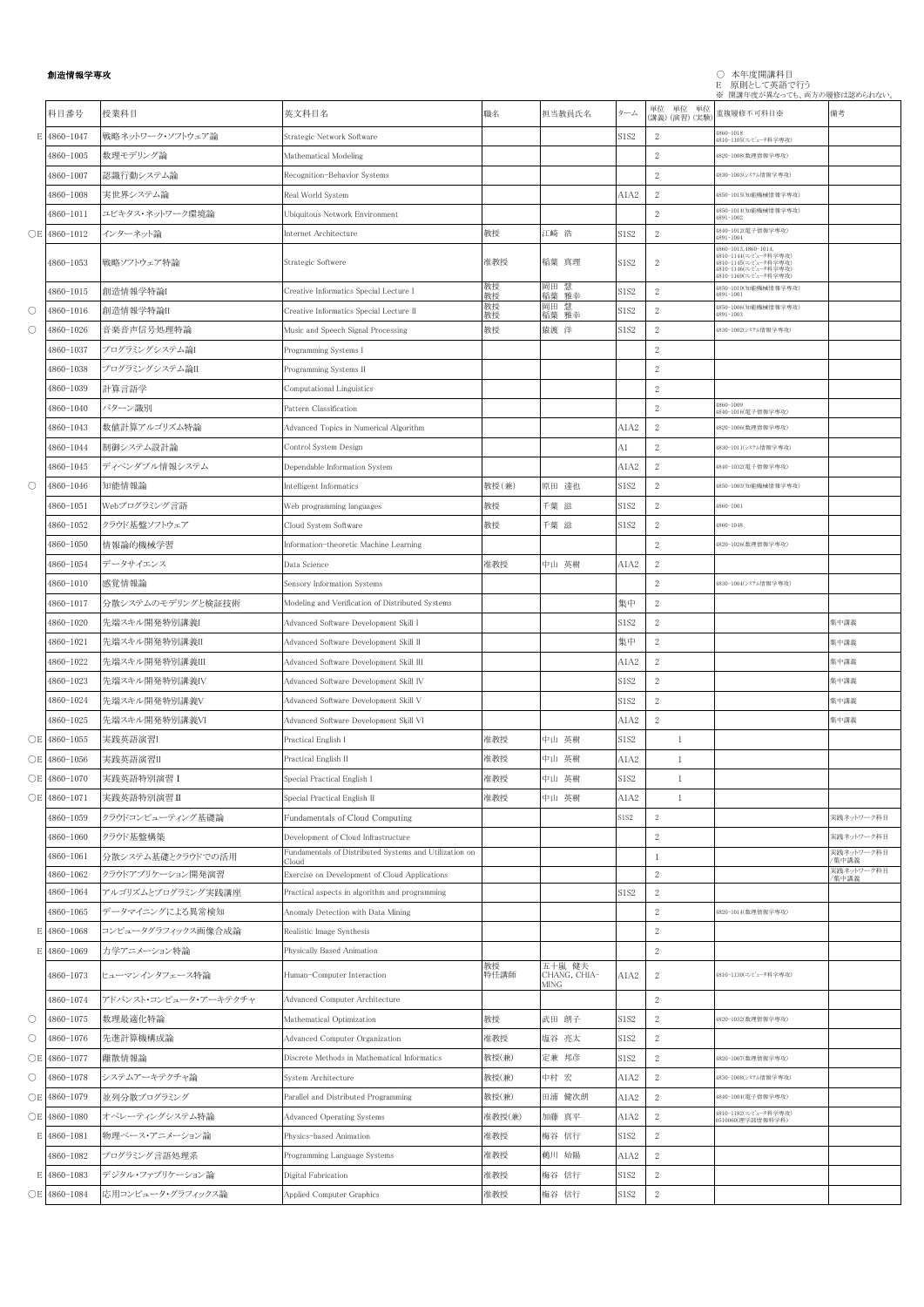|            |           |                                                      |                                                                                                     |                                                 |                                                  |                  |                            | ※ 開講年度が異なっても、両方の履修は認められない。                             |         |
|------------|-----------|------------------------------------------------------|-----------------------------------------------------------------------------------------------------|-------------------------------------------------|--------------------------------------------------|------------------|----------------------------|--------------------------------------------------------|---------|
|            | 科目番号      | 授業科目                                                 | 英文科目名                                                                                               | 職名                                              | 担当教員氏名                                           | ターム              | 単位 単位 単位<br>(講義) (演習) (実験) | 重複履修不可科目※                                              | 備考      |
|            | 4890-1071 | 情報理工学連携講義I                                           | Information Science and Technology Industrial<br>Collaboration Program I                            |                                                 |                                                  | A1               | -1                         |                                                        |         |
| $\circ$    | 4890-1072 | 情報理工学連携講義II                                          | Information Science and Technology Industrial<br>Collaboration Program II                           | 講師(非)                                           | 高橋 健太                                            | A2               | 1                          | 1860-1028(創造情報学専攻)<br>0510094(理学部情報科学科)                | 理学部と共通  |
|            | 4890-1073 | 情報理工学連携講義III                                         | Information Science and Technology Industrial<br>Collaboration Program III                          |                                                 |                                                  | S1               | -1                         | 4860-1029(創造情報学専攻)                                     |         |
|            | 4890-1074 | 情報理工学連携講義IV                                          | Information Science and Technology Industrial                                                       |                                                 |                                                  | A1A2             | $\mathbf{1}$               |                                                        |         |
|            | 4890-1075 | 情報理工学連携講義V                                           | CollaborationProgram IV<br>Information Science and Technology Industrial<br>Collaboration Program V |                                                 |                                                  | A1A2             | -1                         |                                                        |         |
|            | 4890-1076 | 情報理工学連携講義VI                                          | Information Science and Technology Industrial<br>Collaboration Program VI                           |                                                 |                                                  | A1A2             | 1                          |                                                        |         |
|            | 4890-1077 | 情報理工学連携講義VII                                         | Information Science and Technology Industrial<br>Collaboration Program VII                          |                                                 |                                                  | S1S2             | -1                         |                                                        |         |
|            | 4890-1078 | 情報理工学連携講義VIII                                        | Information Science and Technology Industrial<br>Collaboration Program VIII                         |                                                 |                                                  | A1A2             | $\sqrt{2}$                 | 4830-1036(システム情報学専攻)<br>1860-1072(創造情報学専攻)             |         |
|            | 4890-1079 | 情報理工学連携講義IX                                          | Information Science and Technology Industrial<br>Collaboration Program IX                           |                                                 |                                                  | A2               | 1                          |                                                        |         |
|            | 4890-1031 | グローバル・クリエイティブリーダー講義 I                                | Lecture for Global Creative Leaders I                                                               |                                                 |                                                  |                  | 2                          |                                                        |         |
| $\circ$    | 4890-1032 | グローバル・クリエイティブリーダー講義I<br>(Introduction to Management) | ecture for Global Creative Leaders II                                                               | 講師(非)                                           | 岩尾 俊兵                                            | A1A2             | $\sqrt{2}$                 |                                                        |         |
|            | 4890-1033 | グローバル・クリエイティブリーダー講義Ⅲ                                 | Lecture for Global Creative Leaders III                                                             |                                                 |                                                  |                  | $\sqrt{2}$                 |                                                        |         |
|            | 4890-1065 | グローバル・クリエイティブリーダー講義IV                                | Lecture for Global Creative Leaders IV                                                              |                                                 |                                                  |                  | $\mathbf{2}$               |                                                        |         |
|            | 4890-1035 | グローバル・クリエイティブリーダー講義V                                 | Lecture for Global Creative Leaders V                                                               |                                                 |                                                  |                  | 2                          |                                                        |         |
|            | 4890-1036 | グローバル・クリエイティブリーダー講義VI                                | Lecture for Global Creative Leaders VI                                                              |                                                 |                                                  |                  | 2                          | 4890-1016                                              |         |
|            | 4890-1037 | グローバル・クリエイティブリーダー講義VI                                | Lecture for Global Creative Leaders VII                                                             |                                                 |                                                  |                  | 2                          |                                                        |         |
|            | 4890-1038 | グローバル・クリエイティブリーダー講義VII                               | Lecture for Global Creative Leaders VIII                                                            |                                                 |                                                  |                  | 2                          |                                                        |         |
| $\circ$    | 4890-1039 | グローバル・クリエイティブリーダー講義IX<br>(ICTで社会の課題に臨む)              | Lecture for Global Creative Leaders IX                                                              | 講師(非)<br>講師(非)<br>講師(非)                         | 楠 正憲<br>奥和田 久美<br>牧野 司                           | S1S2             | 2                          | 0510068(理学部情報科学科)                                      | 理学部と共通  |
| $\circ$    | 4890-1040 | グローバル・クリエイティブリーダー講義X<br>(未来創造イノベーションの実践)             | Lecture for Global Creative Leaders X                                                               | 特任教授                                            | 鎌田 富久                                            | A1A2             | 2                          |                                                        |         |
|            | 4890-1041 | グローバル・クリエイティブリーダー講義XI                                | Lecture for Global Creative Leaders X I                                                             |                                                 |                                                  |                  | 2                          |                                                        |         |
|            | 4890-1042 | グローバル・クリエイティブリーダー講義XI                                | Lecture for Global Creative Leaders $X \, \Pi$                                                      |                                                 |                                                  |                  | 2                          | $1890 - 1014$                                          |         |
| $\circ$    | 4890-1067 | GCL情報理工学特別講義 I<br>(メディアコンテンツ特別講義)                    | GCL Special Lecture in Information Science and<br>Technology I                                      | 教授<br>特別教授                                      | 相澤 清晴<br>喜連川 優                                   | S1S2             | -1                         | $4890 - 1045$ ,<br>FEN-EE4d23L1(工学部)                   | 工学部と共通  |
| О          | 4890-1046 | GCL情報理工学特別講義 II<br>(情報社会及び情報倫理)                      | GCL Special Lecture in Information Science and<br>Technology II                                     | 准教授                                             | 佐藤 一誠                                            | A1A2             | $\sqrt{2}$                 | 0510067(理学部情報科学科)                                      | 理学部と共通  |
|            | 4890-1047 | GCL情報理工学特別講義Ⅲ<br>(人工知能が浸透する社会について考える)                | GCL Special Lecture in Information Science and<br>Technology III                                    |                                                 |                                                  |                  | 2                          | 31M300-0301S(総合文化)<br>5140078(公共政策)<br>4917520(学際情報学府) | 総合文化と共通 |
| $\circ$    | 4890-1048 | GCL情報理工学特別講義IV<br>(ユーザのためのAI入門)                      | GCL Special Lecture in Information Science and<br>Technology IV                                     | 教授<br>准教授<br>准教授                                | 國吉 康夫<br>中嶋 浩平<br>鄭 銀強                           | S1S <sub>2</sub> | 2                          | 4892-1001                                              |         |
| $\circ$ E  | 4890-1049 | GCL情報理工学特別講義V<br>(機械学習手順技法)                          | GCL Special Lecture in Information Science and<br>Technology V                                      | 特任准教授                                           | 山口 利恵                                            | <b>S1S2</b>      | 2                          | 4892-1021                                              |         |
|            | 4890-1050 | GCL情報理工学特別講義VI                                       | GCL Special Lecture in Information Science and<br>Technology VI                                     |                                                 |                                                  |                  | $\sqrt{2}$                 | 4892-1019                                              |         |
|            | 4890-1066 | GCL情報理工学特別講義VII                                      | GCL Special Lecture in Information Science and<br>Technology VII                                    |                                                 |                                                  |                  | 2                          |                                                        |         |
|            | 4890-1052 | GCL情報理工学特別講義VII                                      | GCL Special Lecture in Information Science and<br>Technology VIII                                   |                                                 |                                                  |                  | 1                          |                                                        |         |
|            | 4890-1053 | GCL情報理工学特別講義IX                                       | GCL Special Lecture in Information Science and<br>Technology IX                                     |                                                 |                                                  |                  | 1                          |                                                        |         |
|            | 4890-1054 | GCL情報理工学特別講義X                                        | GCL Special Lecture in Information Science and<br>Technology X                                      |                                                 |                                                  |                  | $\mathbf{1}$               |                                                        |         |
|            | 4890-1055 | グローバル·クリエイティブリーダー特別講義 I                              | Special Lecture for Global Creative Leaders I                                                       |                                                 |                                                  |                  | 2                          |                                                        |         |
|            | 4890-1056 | グローバル・クリエイティブリーダー特別講義Ⅱ                               | Special Lecture for Global Creative Leaders II                                                      |                                                 |                                                  |                  | $\sqrt{2}$                 |                                                        |         |
|            | 4890-1057 | グローバル・クリエイティブリーダー特別講義Ⅲ                               | Special Lecture for Global Creative Leaders III                                                     |                                                 |                                                  |                  | $\mathbf{2}$               |                                                        |         |
|            | 4890-1058 | グローバル・クリエイティブリーダー特別講義IV                              | Special Lecture for Global Creative Leaders IV                                                      |                                                 |                                                  |                  | 2                          |                                                        |         |
|            | 4890-1059 | グローバル·クリエイティブリーダー特別講義V                               | Special Lecture for Global Creative Leaders V                                                       |                                                 |                                                  |                  | 2                          |                                                        |         |
|            | 4890-1060 | グローバル・クリエイティブリーダー特別講義VI                              | Special Lecture for Global Creative Leaders VI                                                      |                                                 |                                                  |                  | $\mathbf{2}$               |                                                        |         |
|            | 4890-1061 | グローバル・クリエイティブリーダー特別講義VI                              | Special Lecture for Global Creative Leaders VII                                                     |                                                 |                                                  |                  | $\sqrt{2}$                 |                                                        |         |
|            | 4890-1062 | グローバル・クリエイティブリーダー特別講義Ⅷ                               | Special Lecture for Global Creative Leaders VIII                                                    |                                                 |                                                  |                  | 2                          |                                                        |         |
|            | 4890-1063 | グローバル・クリエイティブリーダー特別講義IX                              | Special Lecture for Global Creative Leaders IX                                                      |                                                 |                                                  |                  | 2                          |                                                        |         |
|            | 4890-1064 | グローバル・クリエイティブリーダー特別講義X                               | Special Lecture for Global Creative Leaders X                                                       |                                                 |                                                  |                  | 2                          |                                                        |         |
| $\bigcirc$ | 4890-2005 | GCL事例研究 I                                            | GCL Case study I                                                                                    | 講師(非)<br>講師(非)<br>講師(非)<br>教授<br>講師(非)<br>講師(非) | 羅 芝賢<br>城山 英明<br>青木 尚美<br>江崎 浩<br>座間 敏如<br>平本 健二 | A1A2             | $\mathbf{2}$               | 5140165(公共政策)                                          | 公共政策と共通 |
|            | 4890-2006 | GCL事例研究 II                                           | GCL Case study II                                                                                   |                                                 |                                                  |                  | 2                          | 5140163(公共政策)                                          |         |
|            | 4890-2007 | GCL事例研究Ⅲ                                             | GCL Case study III                                                                                  |                                                 |                                                  |                  | 2                          | 5140164(公共政策)                                          |         |
|            | 4894-1001 | 領域知識創成特別講義 I                                         | Special Lecture on Data Science I                                                                   |                                                 |                                                  |                  | 2                          |                                                        |         |
|            | 4894-1002 | 領域知識創成特別講義Ⅱ                                          | Special Lecture on Data Science II                                                                  |                                                 |                                                  |                  | $\mathbf{2}$               |                                                        |         |
|            | 4894-1003 | 領域知識創成特別講義Ⅲ                                          | Special Lecture on Data Science III                                                                 |                                                 |                                                  |                  | $\mathbf{1}$               |                                                        |         |